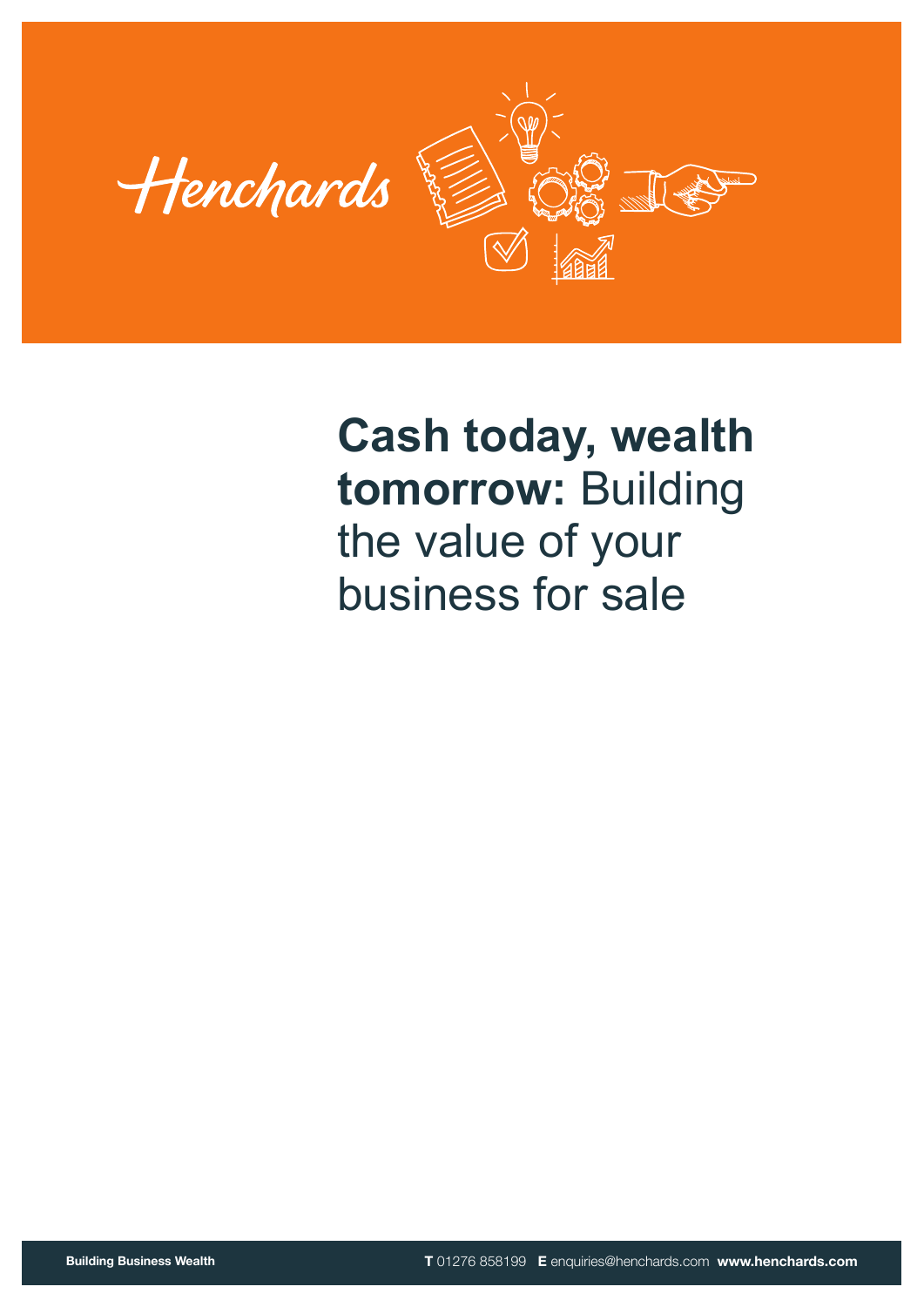Henchards

## **Introduction**

# **Getting the most out of your business**

At some point, and it may be many years in the future, your ownership of your business will come to an end. Whether it's a planned or unplanned exit, your role as owner-manager will reach a conclusion. It's one of the few certainties in running a business.

At any stage in your company's evolution, you're making two precious investments: your money and your time. One day in the future, you'll no doubt want a return on that investment. You'll want to take out of the business money to build your personal wealth and increase your security, and time to spend on other important things in your life (whether that means retirement, an exciting new business venture or another long-held ambition).



## 'The work you do now to boost the value of your business will ensure you get maximum value in the future.'

The things you focus on today will have a direct bearing on how successful that conclusion will be – namely, how attractive and valuable your business will be to potential buyers. The work you do now to boost the value of your business will ensure you get maximum value in the future. And, as a bonus, in the meantime, you'll be owning a more profitable, successful business that's easier to run.

This guide helps you understand the value of your business and identify key value-boosting activities that will set you and your business in good stead for whatever future you may choose. **>**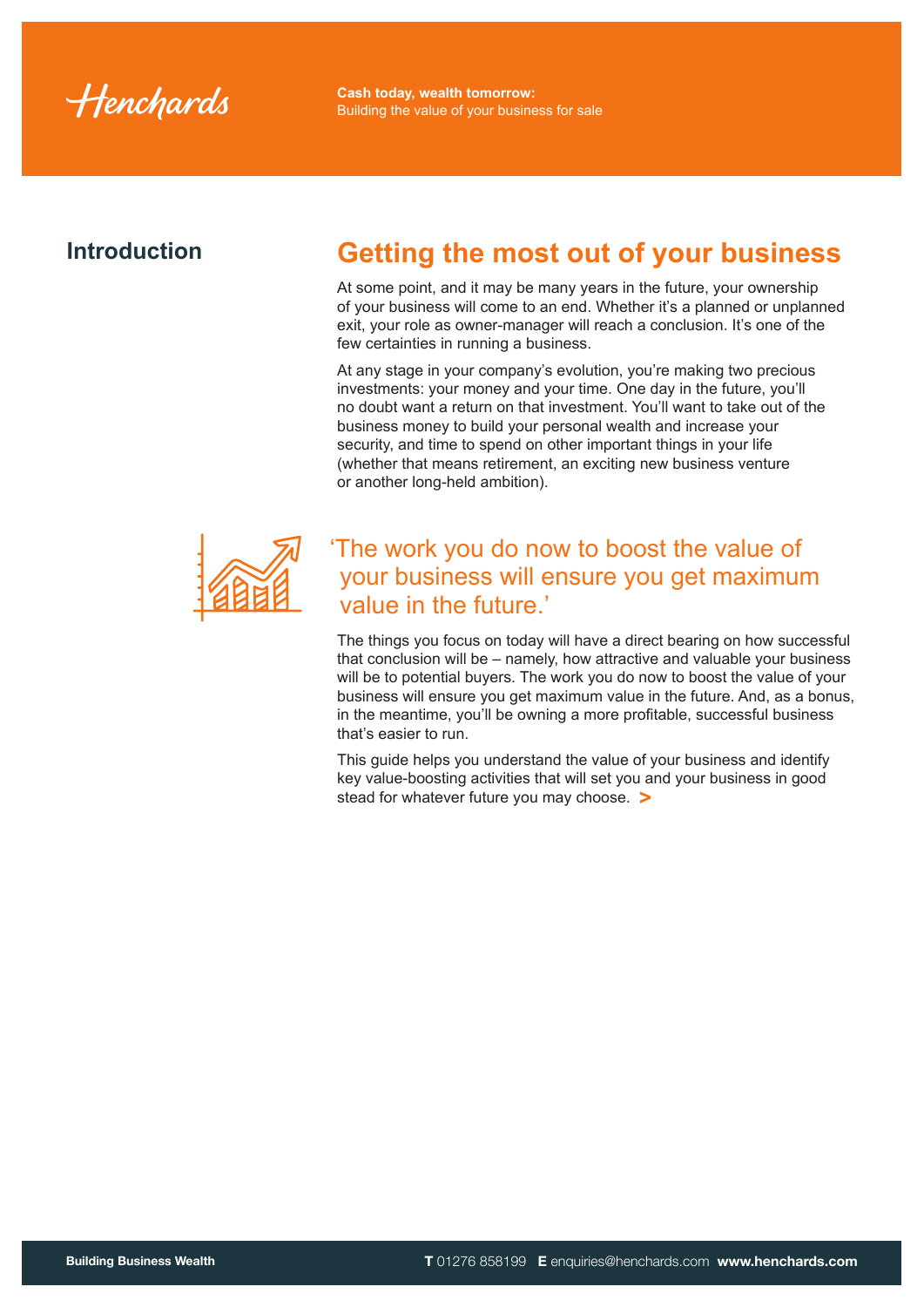Henchards

# **What if you're nowhere near ready to sell?**

That's fine. You don't need to be actively looking to sell to start thinking about the value of your company. Boosting your business's value is part of good exit planning – and exit planning is an important consideration at any stage of a business because it gives you greater control over your future.

Your objectives for owning and running a business will vary and what you want now may be very different to what you want in the future. Today, your focus may be on improving cash flow, winning new clients or maybe enjoying yourself by running a business that's fulfilling. In the future, whether that's next year or two decades from now, your focus may change.

The point of exit planning and building the value of your business is to help prepare you for any scenarios or a change in circumstances or priorities in the future.



## 7 benefits of exit planning and boosting the value of your business

- **1 You'll have a better-run business that's less dependent on you, the owner.**
- **2 Should an unexpected approach be made to buy the business, you'll be better positioned to deal with it.**
- **3 You'll be in a stronger negotiating position in any business partnership discussions.**
- **4 Your business will be more attractive to an investor.**
- **5 You'll be better positioned to raise money with a loan.**
- **6 The business will be more resilient, with stronger management and controls.**
- **7 You'll be in the best position to extract maximum value for you and your loved ones in the future.**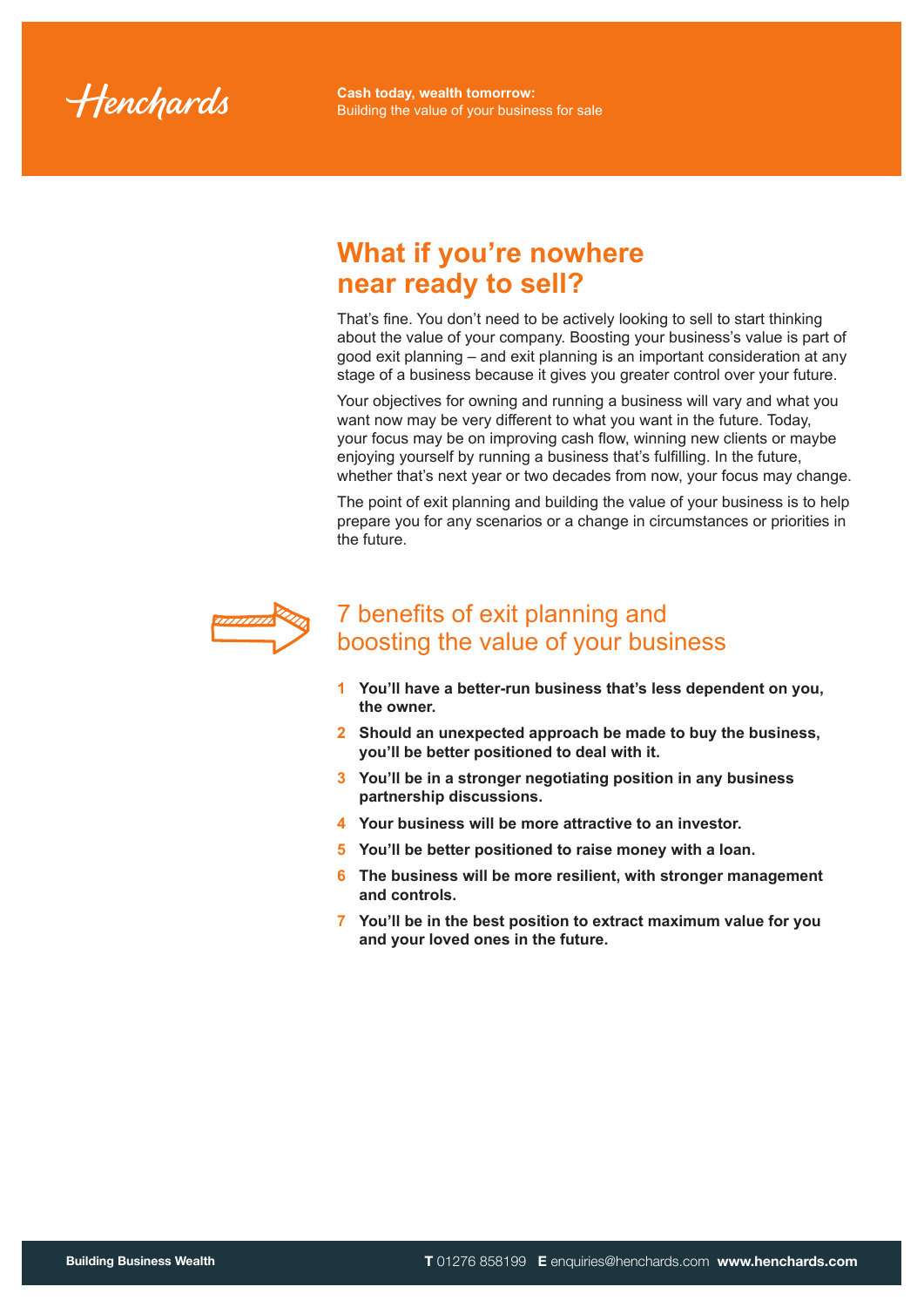Henchards



# **Understanding the value of your business**

Many owners ask the question, 'how much is my business worth?' and some ask, 'how much could my business be worth?' Both are good questions and neither has a definitive answer that means much until someone commits to buying the company from you at a price you're willing to sell at.

Accountants, business valuation experts and business advisers will usually come up with a figure based on the current financial state of your company. The valuation may be calculated based on the net assets in the business or using an industry standard multiple such as '5 x EDITDA' (EBITDA is a measure of profit that excludes the effects of interest, tax, depreciation and amortisation). Taking a nice round number as an example, if a business is achieving an EBITDA of £1m, it could potentially be sold for five times that: £5m.

Profit is the obvious measure sought by a potential buyer, so it is in your interests to identify ways to improve that figure. For example, finding cost savings to bring EBITDA to £1.1m would increase the potential value of the business to £5.5m.

Just as important, however, is the 'multiplier'  $-7 \times$  EDITDA is a lot more potential wealth for the selling owner than 5 x EDBITDA. And that multiplier can be influenced by lots of different factors. For example, if there are six potential buyers looking at the business, this level of interest could enhance the multiplier. This is because, for certain buyers, the prospects of the company, when combined with their own business, become more important than the current financial performance. Some of the factors affecting the multiplier are a lot less tangible than others and we look at some examples later in the paper.

## 'Valuation methods are, at best, a starting point.'



This is the danger with business valuations. In our experience, valuation methods are, at best, a starting point and, at worst, a distraction when it comes to building the value of your business. What you will ultimately get for your business is what someone is prepared to pay and even then, that figure may be based on certain conditions or phased payments.

All this means that, as well as doing all you can to increase the profit side of the equation, you also need to work hard to make your business as attractive as possible to potential future buyers.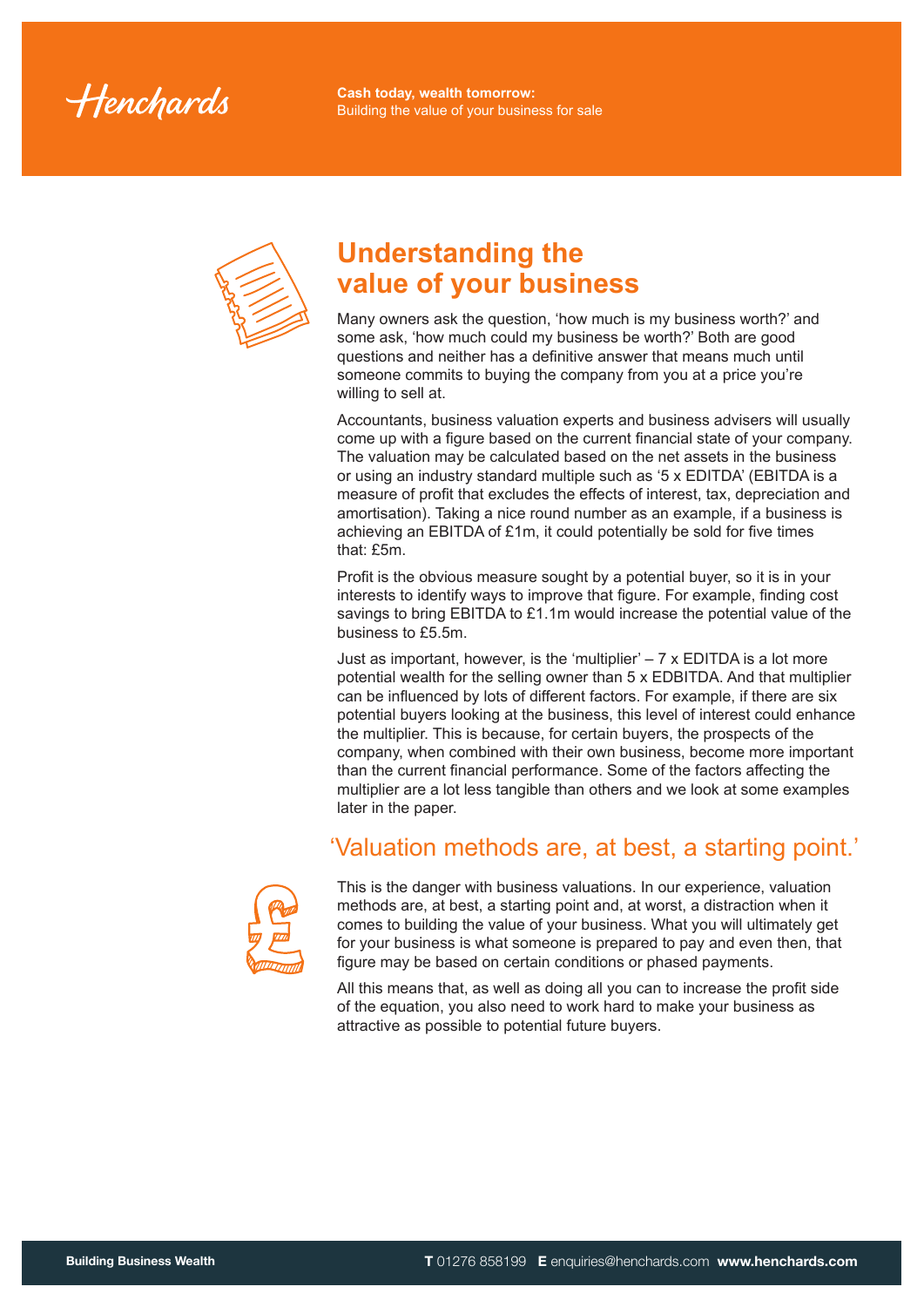Henchards

'There's nothing that a buyer wants more than a wellrun business with excellent prospects.'

# **What makes a business attractive to buyers?** (Hint: it's not all about profit)

Financial results alone are not the only determinant of how attractive a business might be, nor are they a reliable guide to the amount a potential buyer might be prepared to pay. The value of a business can be influenced by many factors.

Essentially, there's nothing that a buyer wants more than a well-run business with excellent prospects. Therefore, to achieve maximum value, your business needs to be an all-round great package. As a bonus, we bet a well-run business with excellent future prospects is exactly the kind of business you want to run for yourself in the meantime. By developing your business as if you're aiming to attract a potential buyer, you end up with a more efficient and profitable company that's easier to run.

One of the biggest issues, and the reason it's the first question in our questionnaire (overleaf), is the dependency of the business on the owner. If key activities, relationships and knowledge lay only with the owner, it won't matter how much profit the company is making, it'll usually be less attractive to a buyer – even if you are willing to stay on in the business – and therefore worth less. By the same token, this dependency and time commitment also inhibit other business growth strategies for the company and personal aspirations of the owner. If you are your business, and it simply cannot function without you, this is something that needs addressing.



## 5 scenarios where you'll be glad you thought about exit planning

- **1 You want to make a partial exit from the day-to-day running of the business, without selling up.**
- **2 A potential buyer makes an unexpected offer for your business. How well prepared are you to handle the approach and secure the best outcome?**
- **3 You want to start a new venture, and may need to release all or some of your time and money to invest in the new enterprise.**
- **4 You're forced to take time away from the business due to illness or other circumstances. Putting in place a strong management team allows you to take a step back while retaining your ownership.**
- **5 A new market or opportunity arises and you want to sell part of the company to raise the necessary finance.**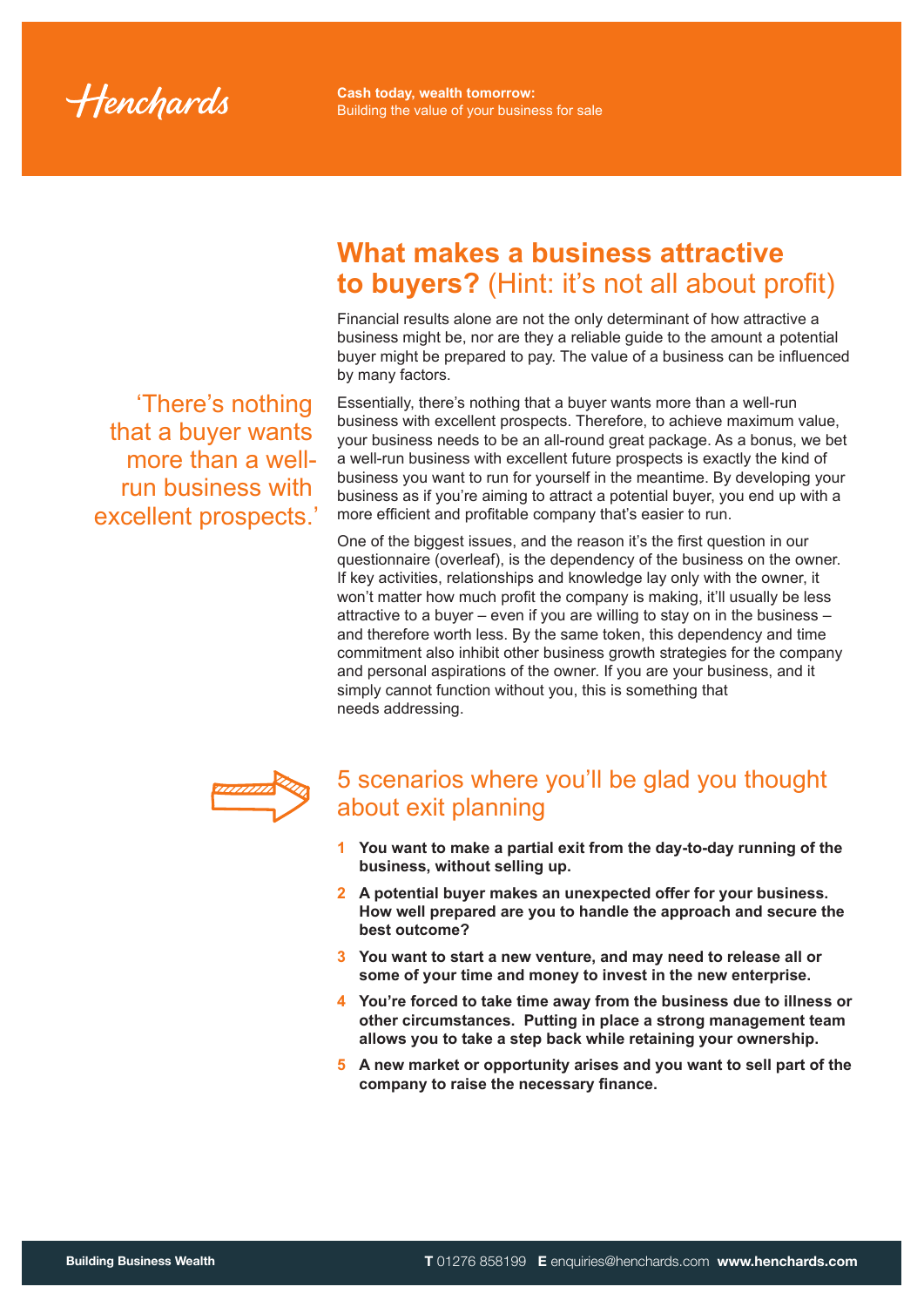Henchards

# **Is my business attractive to buyers?**

To assess the attractiveness of your company, ask yourself the following questions. If the answer to any of these questions is no, then this indicates priority areas for improvement. Head to the section entitled 'How to increase the value and attractiveness of your business' for advice on addressing these issues.

|                                                                      | Yes | <b>No</b> |
|----------------------------------------------------------------------|-----|-----------|
| 1. Can the business function independently of me, the owner?         |     |           |
| 2. Do I have a good management team in place?                        |     |           |
| 3. Does our income come from contracted/recurring revenues?          |     |           |
| 4. Do we have tied-in suppliers?                                     |     |           |
| 5. Is our employment record squeaky clean?                           |     |           |
| 6. Do we have a strong brand and reputation?                         |     |           |
| 7. Do we have a diverse range of clients?                            |     |           |
| 8. Do we have new products or services in the pipeline?              |     |           |
| <b>9.</b> Have we protected vital assets like intellectual property? |     |           |
| 10. Do we have relevant and accurate management reporting?           |     |           |
|                                                                      |     |           |

## **Case Study**



# **Increasing value in a chartered accountancy firm**

**Henchards worked with one accountancy firm to boost its value and, ultimately, make it more attractive to buyers. Having evaluated the business and identified various areas for improvement, our work focused on three core strands:**

- **1** Looking at organic growth and acquisition opportunities to increase scale and operating profit. This strategy centred on great service, value-based pricing and strong relationship development. As a result, significant growth was achieved through existing clients and referrals. In addition, two local businesses were acquired, further boosting growth. In the period of working with Henchards, the company's fee income grew by over 70%.
- **2** Concentrating internal resources on client services and outsourcing activities such as HR, marketing and IT support to reduce costs. This, in turn, helped improve operating profit.
- **3** Developing the brand to become the most dynamic and recognised brand in the local business market. This was delivered as a programme of marketing events and charitable activities, all effectively promoted through both PR and social media.

After a few years of working with Henchards, the business successfully became part of a national and international audit, tax and consulting firm, thus completing the exit plan and releasing wealth and time for the directors to move on to new projects, both professional and personal.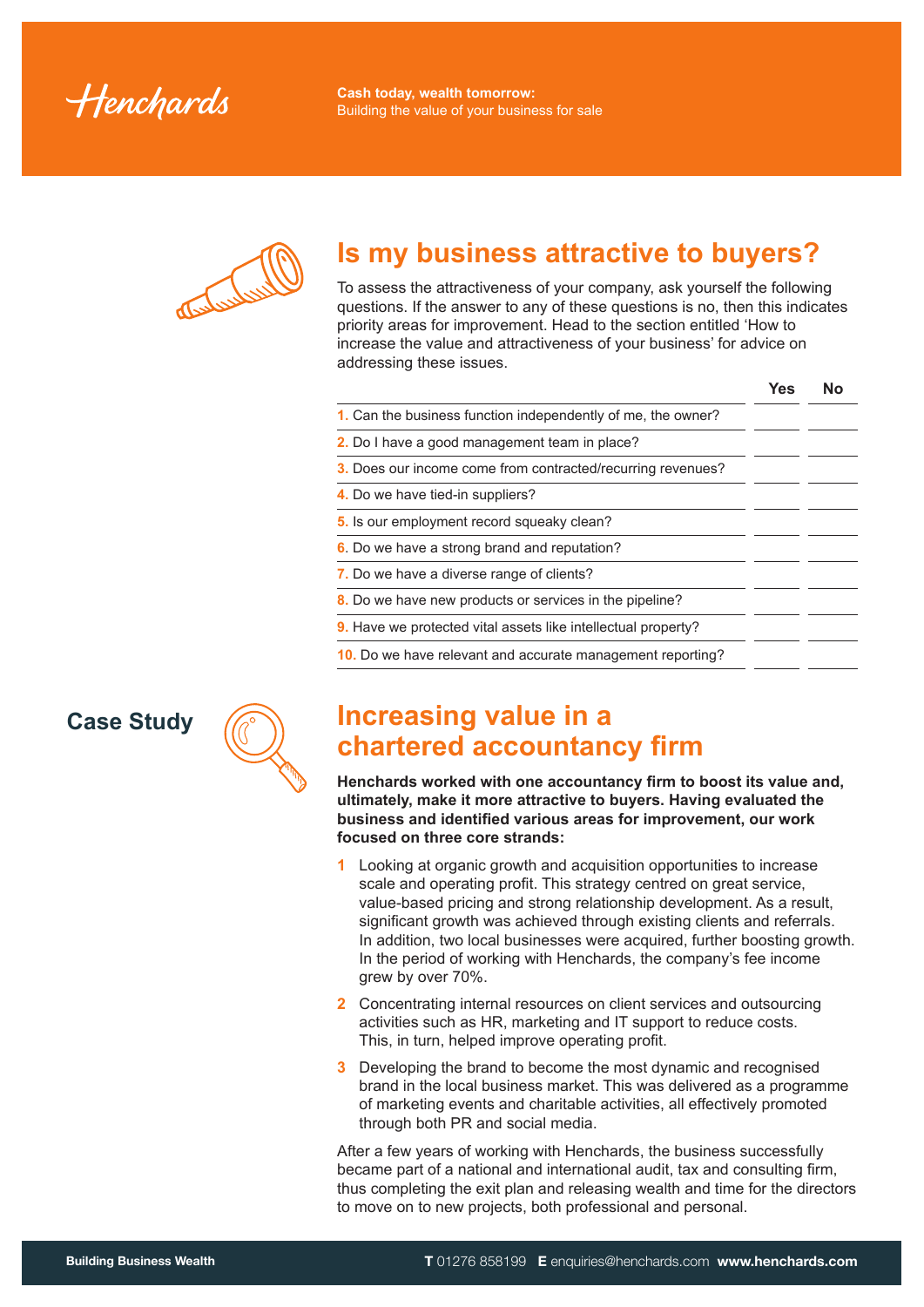Henchards

# **How to increase the value and attractiveness of your business**

There are many practical things you can do to make your business more valuable and attractive to buyers, and our top 10 value-boosting activities below tie in with our earlier questionnaire. If you answered 'no' to any of the questions we asked, you'll want to address those items as a priority.



### **Step 1: Make sure the business isn't dependent on you**

If the business is dependent on you for its everyday functions, this will seriously put off potential buyers and impact the value of your business. There are lots of things you can start doing now to reduce your business's dependency on you. These include creating a contingency plan for when you're not around, taking breaks away from the business to see how well your team cope, introducing clients to key personnel within the business (as opposed to holding all the client relationships yourself), and delegating or outsourcing everyday tasks, such as billing.



### **Step 2: Create a strong management team**

Building a strong management team and learning to delegate is a crucial step in building value – as well as making your business easier and more pleasurable to run. It's therefore worth bringing people into the company in management positions, or supporting those in your team to take on greater responsibility.



### **Step 3: Maximise repeating revenues**

Prospective buyers are risk averse when it comes to future revenues, and your past sales performance does not guarantee the same going forward. Repeatable revenues and subscription services, greatly 'de-risk' future revenues. A major trend in markets as diverse as software and shaving products is the 'subscription model'. Rather than offering products to customers as one-off purchases, you might look at building a service that charges a monthly fee for online software access or for delivery of a month's supply of shaving products, for example.



### **Step 4: Lock in your suppliers**

Buyers like to know exactly what they're getting into, and a business with firm, tied-in suppliers working to set contractual terms and prices is a much more attractive prospect than a business that's winging it. Therefore, wherever possible, tie in your suppliers and get firm commitments that reduce uncertainty for the future.



#### **Step 5: Smarten up your employer brand**

Iffy employment practices will undoubtedly dent your company's reputation and, in turn, affect its value and attractiveness to potential buyers. If your company has had issues with employee contracts, salaries, hours, working conditions or employee engagement, you need to demonstrate that you're taking real steps to remedy these. **>**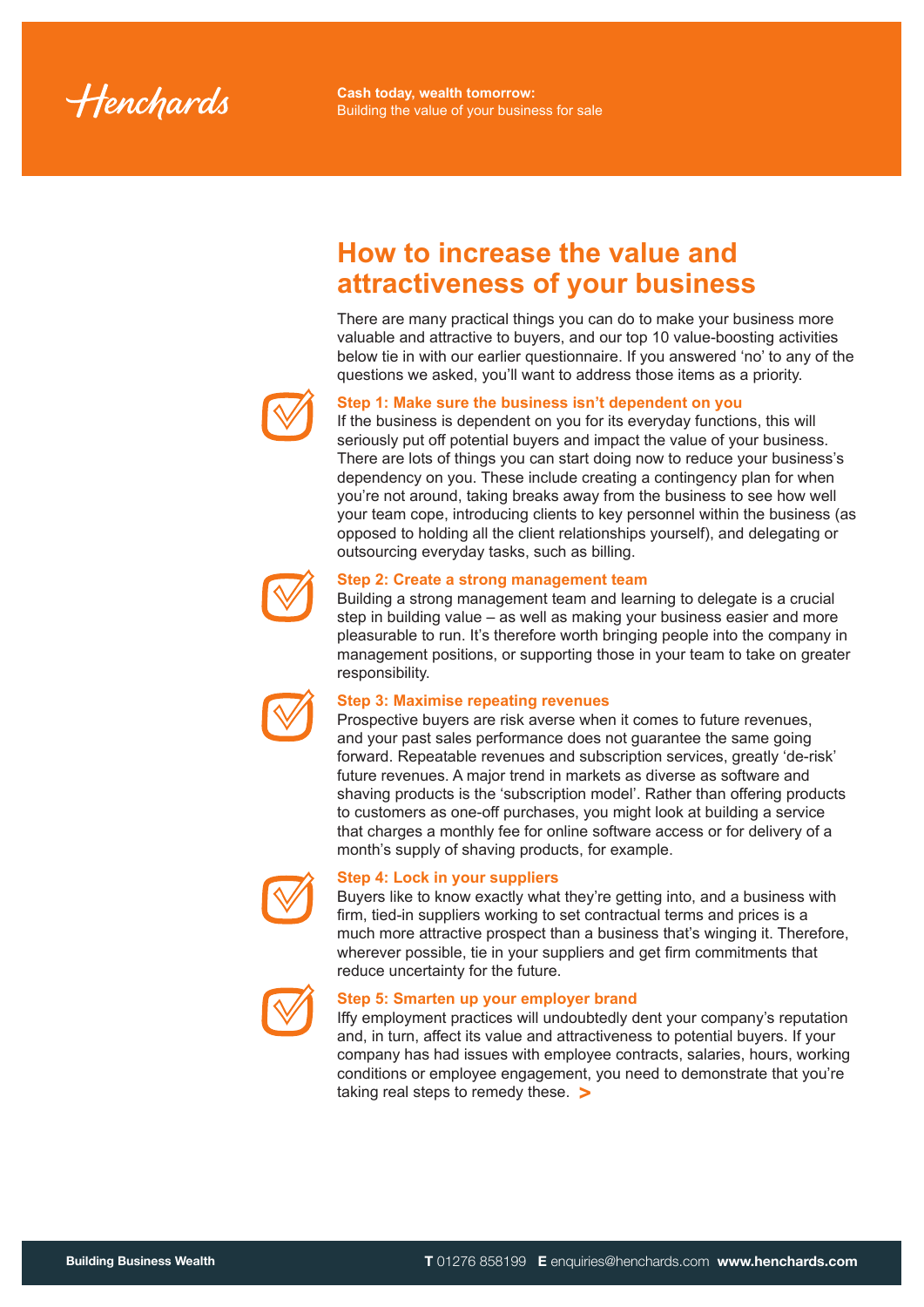Henchards



### **Step 6: Enhance your company brand and reputation**

There's no doubt that having a strong brand and reputation makes your business more valuable. If you think about the world's most successful brands like Coca Cola, Disney or Apple, their brand makes them far more valuable than the combination of their physical assets and intellectual property. You may need to invest in specialist branding help, but it's an investment that will add value to your business.



### **Step 7: Build up a diverse range of clients**

Having a high proportion of your revenue from a single client or similar group of clients leaves you vulnerable and reduces the attractiveness of your business. Therefore, you must be able to demonstrate that your client base is diverse and robust. Look at your sales and marketing activities and your proposition to see how they can be flexed to attract new types of clients or enter new markets.



### **Step 8: Look to the future with new products and services**

Buyers want a business with its best years ahead of it, not behind it. This means they'll want to see a clear direction and pathway to future growth with new products or services. You've probably already got a growth strategy in place; is it still fit for purpose? If not, a business adviser will be able to review your strategy and root out opportunities for new products and services.



### **Step 9: Protect your intellectual property**

IP is often overlooked as a business asset, yet it can be one of the most valuable assets your business has. Anything unique that your business physically creates is IP, including your brand, product designs and the products themselves. You can protect valuable IP by trademarking your brand or product name, patenting inventions and registering designs with the Intellectual Property Office.



### **Step 10: Have good measurement, controls and reporting in place**

This is a powerful way to demonstrate great management and provide compelling evidence of success. Having good measurement, controls and reporting certainly helps when responding to a buyer doing their due diligence, but it also enables you to attract potential buyers and enhance the multiple on your business. Instead of simply relying on your standard accounts reports (and do you even have these?), look to analyse key ratios such as the cost per lead, revenue per employee and how many times your revenue covers your overheads.

Finally, keep in mind the importance of finding the right buyer for your business. You can take all the right steps and make all the correct decisions on building the value of your business, but, as we said earlier, the value you get is the price someone is willing to pay. And the interesting point is that, for the same business with the same financial record, different buyers will pay a different price. When you start to consider a sale, think carefully and seek help in identifying potential buyers who would value your business sufficiently to pay a premium. These 'strategic' buyers can make a huge difference to the wealth you generate from the sale of your business.